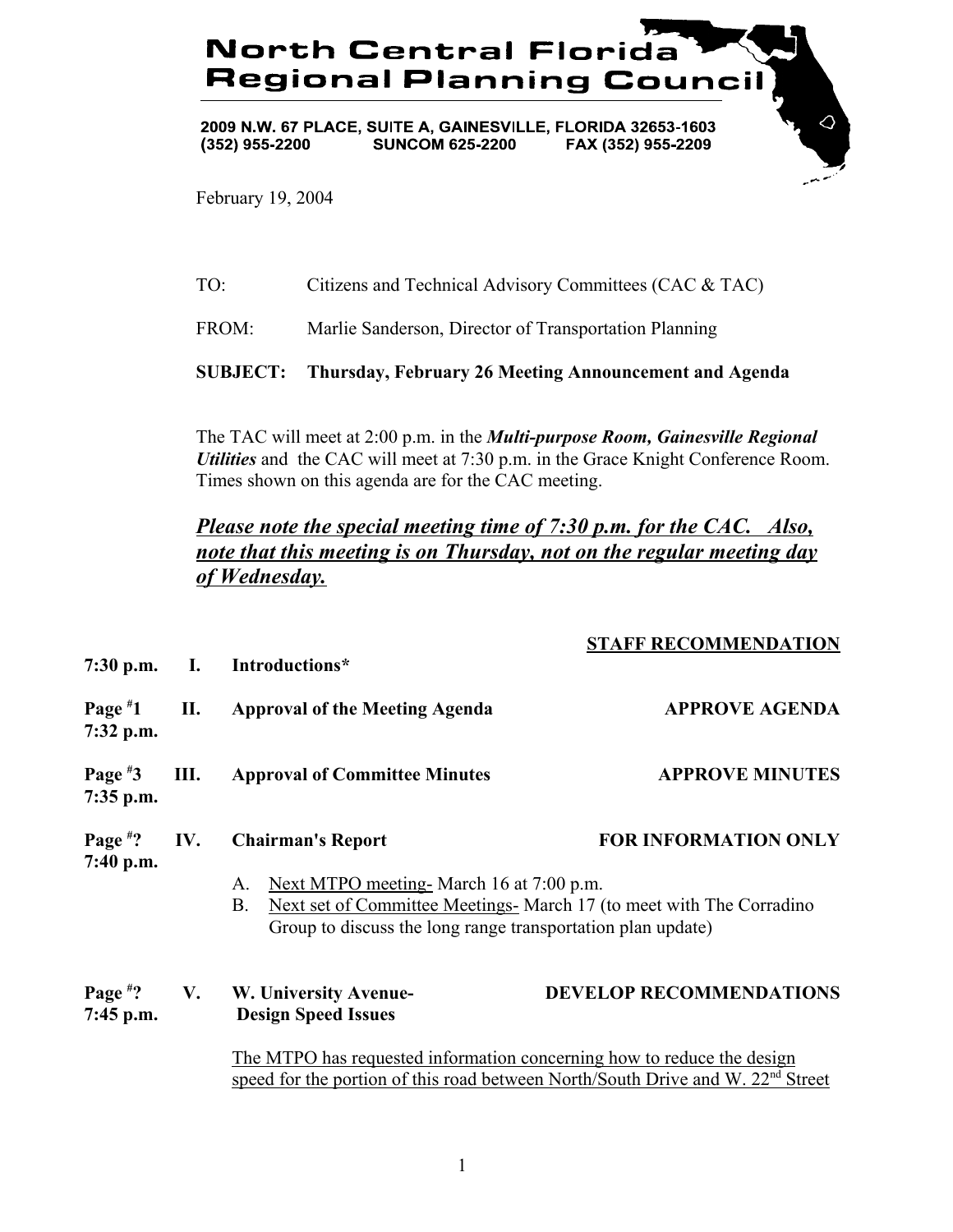| Page $*$ ?                           | VI.   | <b>Unified Planning Work Program (UPWP)</b>                                                                                                            | <b>APPROVE UPWP</b>                                   |  |
|--------------------------------------|-------|--------------------------------------------------------------------------------------------------------------------------------------------------------|-------------------------------------------------------|--|
| $?$ p.m.                             |       | The draft MTPO staff budget is ready for Committee review                                                                                              |                                                       |  |
| Page $*$ ?<br>$?$ p.m.<br>(TAC ONLY) | VII.  | <b>Intelligent Transportation System-</b><br>Consortium                                                                                                | <b>APPOINT REPRESENTATIVES</b>                        |  |
|                                      |       | The TAC should work with the Alachua County Traffic Safety Team to establish<br>this consortium                                                        |                                                       |  |
| Page $*$ ?                           | VIII. | <b>Strategic Intermodal System Letter</b>                                                                                                              | <b>REVIEW DRAFT LETTER</b>                            |  |
| $?$ p.m.                             |       | The MTPO has requested a draft letter to review at its next meeting concerning<br>funding priorities                                                   |                                                       |  |
| Page $#$<br>$?$ p.m.                 | IX.   | <b>Enhancement Applications-2004</b>                                                                                                                   | <b>AGREE NOT TO SUBMIT</b><br><b>NEW APPLICATIONS</b> |  |
|                                      |       | MTPO staff recommends that we not submit any new applications this year                                                                                |                                                       |  |
| Page $*$ ?<br>$?$ p.m.<br>(CAC ONLY) | X.    | New Member Orientation/Training*                                                                                                                       | <b>DISCUSS WHEN TO SCHEDULE</b>                       |  |
|                                      |       | The CAC needs to discuss when to schedule this training                                                                                                |                                                       |  |
| Page $#$<br>$?$ p.m.                 | XI.   | <b>Elections of Officers*</b>                                                                                                                          | <b>ELECT CHAIR AND VICE-CHAIR</b>                     |  |
|                                      |       | Last year, the TAC elected Dean Mimms as Chair and Bill Lecher as Vice-Chair<br>and the CAC elected Joe Wilson as Chair and Jan Frentzen as Vice-Chair |                                                       |  |
| Page $#$<br>$?$ p.m.                 | XII.  | <b>Draft List of Project Priorities-2004</b>                                                                                                           | <b>NO ACTION REQUIRED</b>                             |  |
|                                      |       | <u>Final recommendations on priorities need to be made by the TAC at its April 28</u><br>meeting and by the CAC at its May 19 meeting                  |                                                       |  |